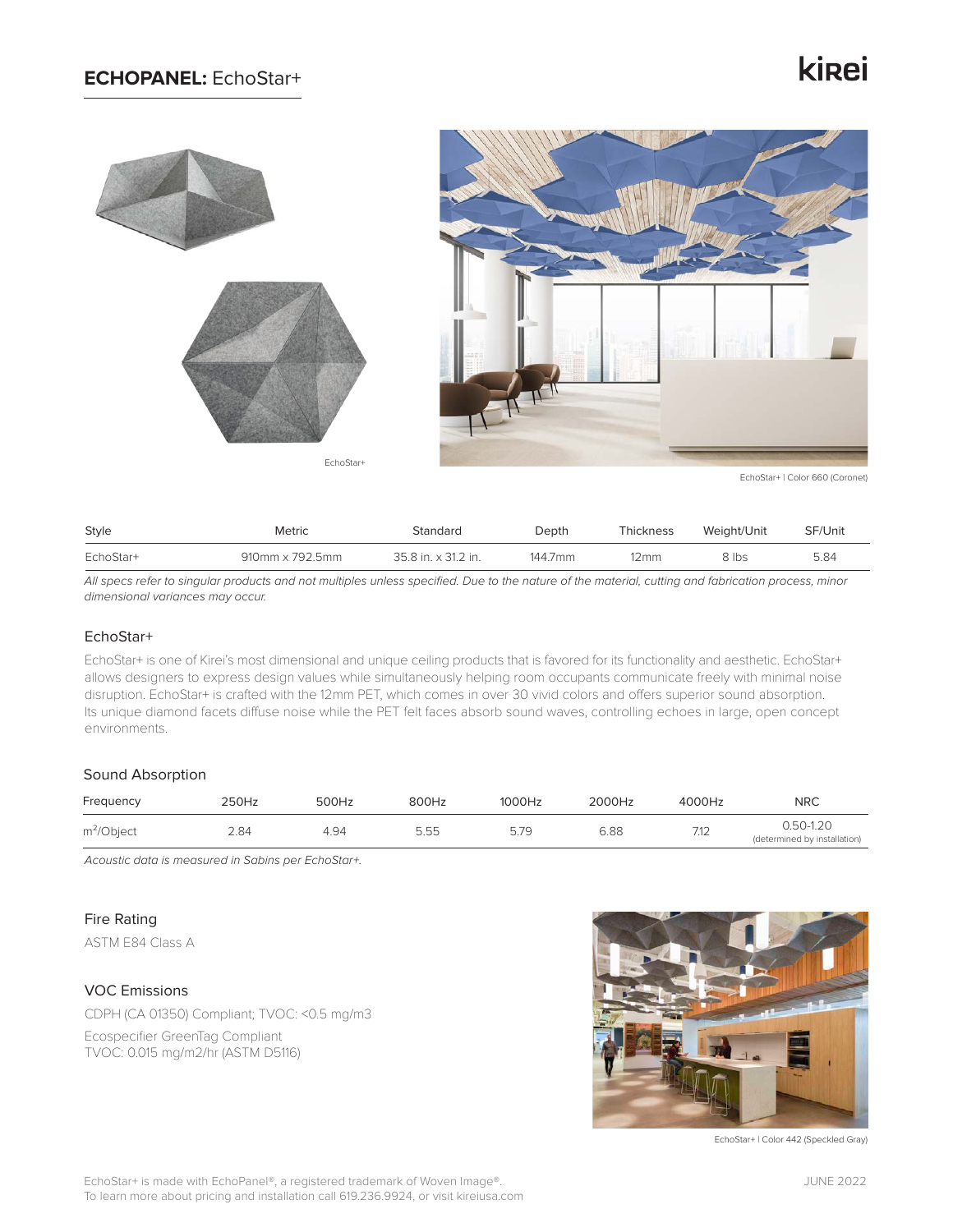## **ECHOPANEL:** EchoStar+

Dimensional Detail



Plan View



Direct View



Elevation View



Joiner Detail

EchoPanel® is a registered trademark of Woven Image®. To learn more about pricing and installation call 619.236.9924, or visit kireiusa.com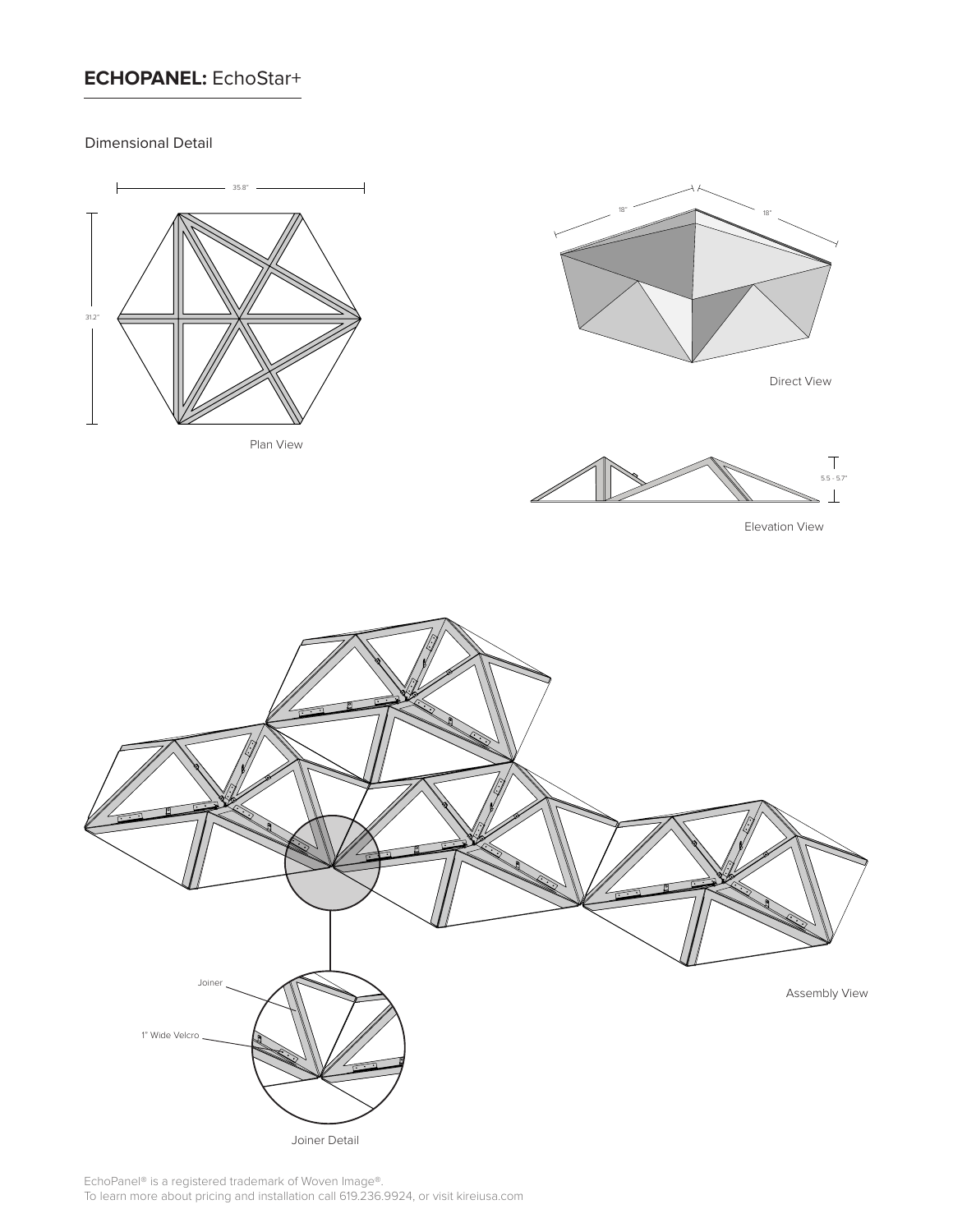# **ki**<sub>ei</sub>



EchoStar+ | Color 384 (Seaweed)

### Hardware

Joiners are used to unify EchoStar+ clusters at each adjoining flat edge where two EchoStar+'s meet. When ordering multiple EchoStar+ units to be hung in groups, order one Joiner bracket for each pair of edges where EchoStar+'s meet (i.e., one bracket per joint).

Each Joiner is supplied with peel-and-stick Velcro ready for application. Peel backer from exposed Velcro and attach adhesive side to EchoStar+ exposed EchoPanel.



Velcro Placement on Joint